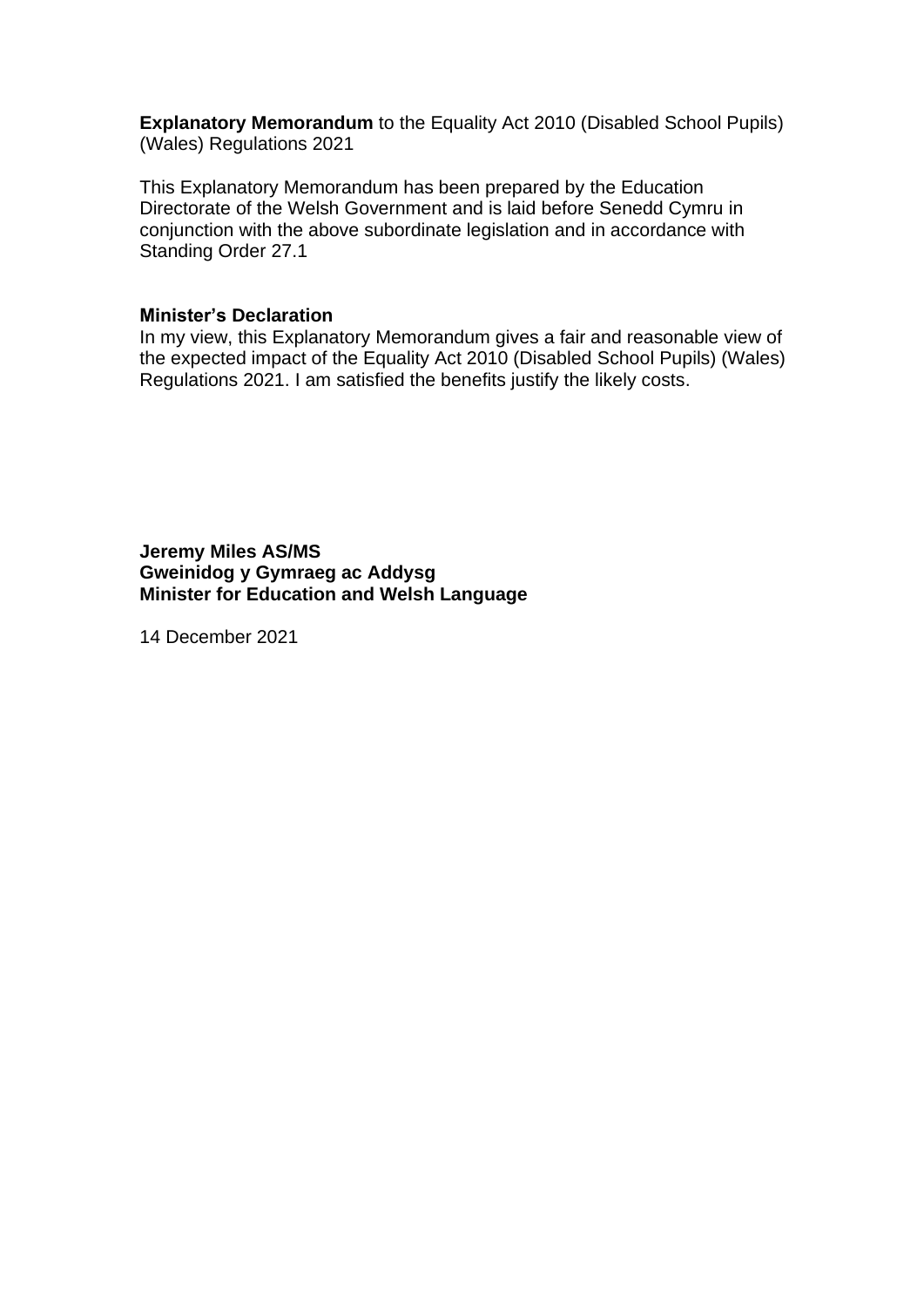# **PART 1**

# **1. Description**

1.1 The Equality Act 2010 (Disabled School Pupils) (Wales) Regulations 2021 make provision about the duties of local authorities in Wales under paragraphs 6B, 6C and 6D of Schedule 17 to the Equality Act 2010.

#### **2. Matters of special interest to the Legislation, Justice and Constitution Committee**

2.1 No specific matters identified.

## **3. Legislative background**

3.1 The Equality Act 2010 (Disabled School Pupils) (Wales) Regulations 2021 are made in exercise of the powers in paragraphs 6B(3), 6C(4) and 6D(4) of Schedule 17 to, and section 207(2) of, the Equality Act 2010, by the negative procedure pursuant to section 209(5) of the Equality Act 2010.

## **4. Purpose and intended effect of the legislation**

- 4.1 The purpose of this statutory instrument is to make regulations about the duties on local authorities under the Equality Act 2010 that relate to disability discrimination in schools.
- 4.2 Regulation 4 makes provision about the arrangements a local authority must make to provide advice and information about disability discrimination in schools to disabled pupils.
- 4.3 Regulation 5 makes provision about the appointment of independent persons to facilitate the resolution of disputes about disability discrimination in schools.
- 4.4 Regulation 6 makes provision about the appointment of persons to provide independent advocacy services for disabled pupils.

## **5. Consultation**

5.1 Since the duties underpinning these Regulations have been in force since 2010, a formal consultation was not considered necessary. Given that similar duties relating to appeals under the Additional Learning Needs and Education Tribunal (Wales) Act have recently been made, it is considered appropriate to make these Regulations relating to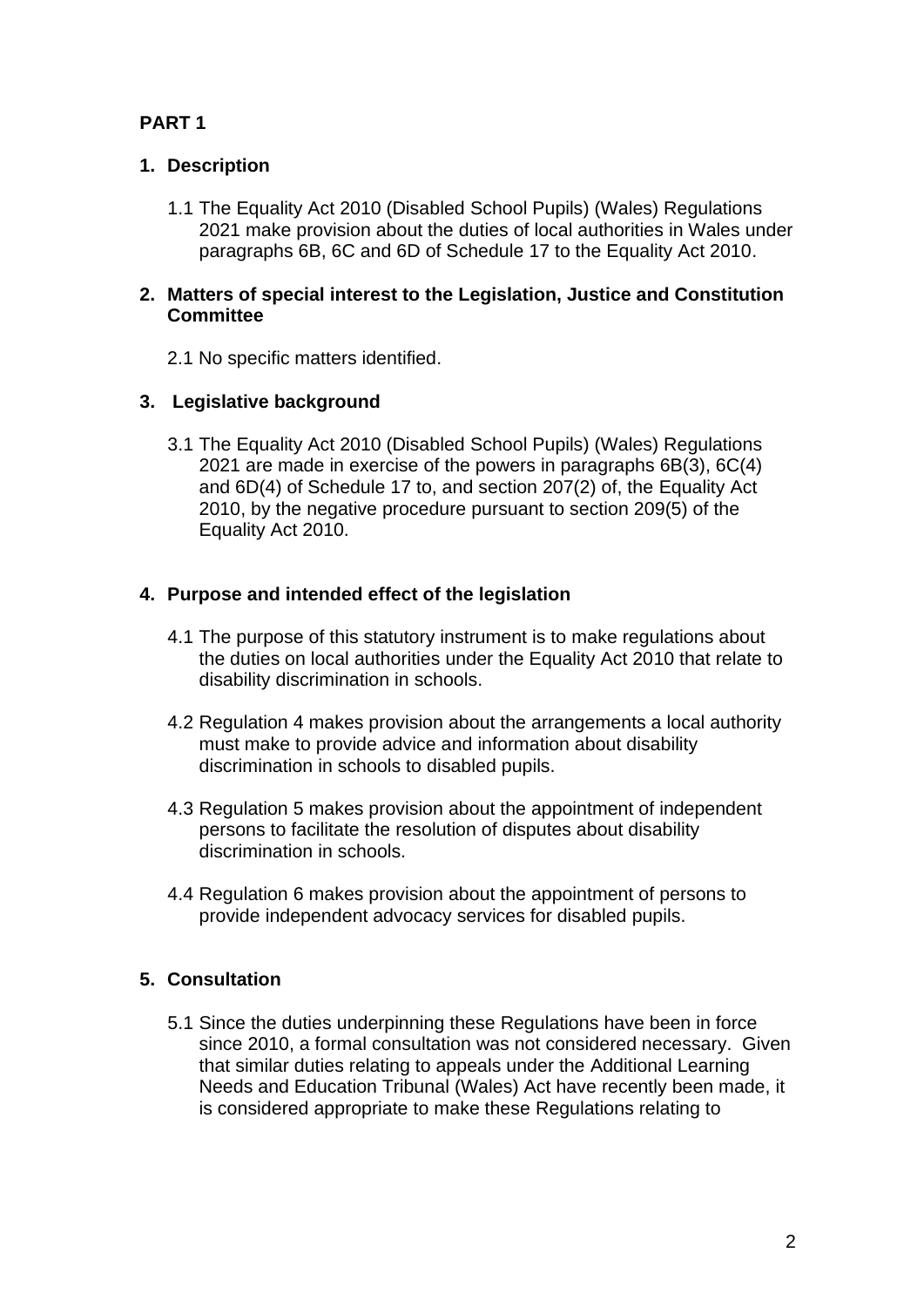disability discrimination in schools, under the Equality Act 2010, to ensure a consistent approach is taken.

- 5.2 However, an informal, targeted consultation took place over the summer to establish what working practices were already in place by local authorities to undertake these duties.
- 5.3 A further targeted consultation asked local authorities to comment on the draft guidance, which will sit alongside these Regulations to help local authorities undertake the duties set out in the Regulations.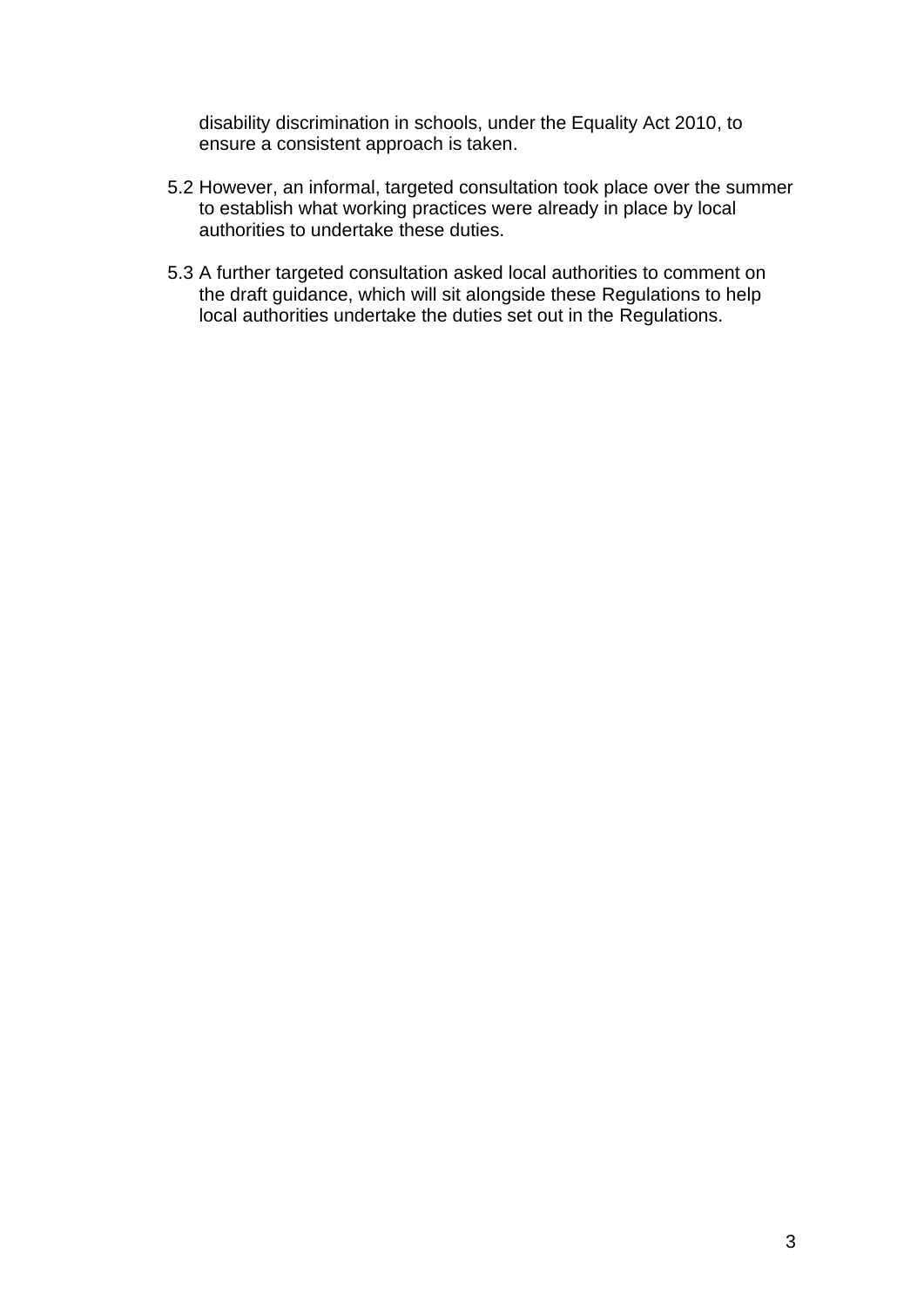## **PART 2 – REGULATORY IMPACT ASSESSMENT**

#### **6. Options**

- a) Do nothing
- b) Publish quidance only
- c) Make the Regulations without publishing the guidance
- d) Make the proposed Regulations and publish the accompanying guidance

#### **7. Costs and benefits**

- 7.1 To continue with the status quo and choose Option A (do nothing), there would be no impact on the financial costs or benefits to local authorities. However, since local authorities are already under the duties set out in these proposed Regulations, there is a risk that the duties will not be fulfilled in a way that is consistent with the duties under the ALNET Act.
- 7.2 Since there is also a regulation making power in the Equality Act 2010 that has not been used, it may also appear strange that these regulations have not been made.
- 7.3 Therefore, to do nothing could prevent an improved awareness of these existing duties which could lead to further divergence in the manner in which the duties are fulfilled. This could be considered a cost to the pupils who are engaged with a disability discrimination claim.
- 7.4 Option B, to publish the guidance but not make the Regulations would have a similar impact to Option A (no financial costs or benefits), but with some potential improvements to the consistency and approach taken by local authorities. The guidance has already been prepared and so the costs associated with developing the guidance are regarded as sunk costs and are therefore excluded from this analysis. However, there is a problem with publishing guidance without making the Regulations. The aim of the guidance is to add detail to the Regulations and help local authorities to undertake their duties with a consistent, high quality approach. The Regulations also give weight to the guidance by containing the duties local authorities must undertake; whereas the guidance is a non-statutory document and will have limited weight or relevance without the related Regulations.
- 7.5 Option C, to make the Regulations without publishing the guidance, would have the benefit of including the specific duties set out in regulations, where currently the duties are contained in primary legislation only. However, without the accompanying guidance which adds details to the Regulations and provides guidance and clarity to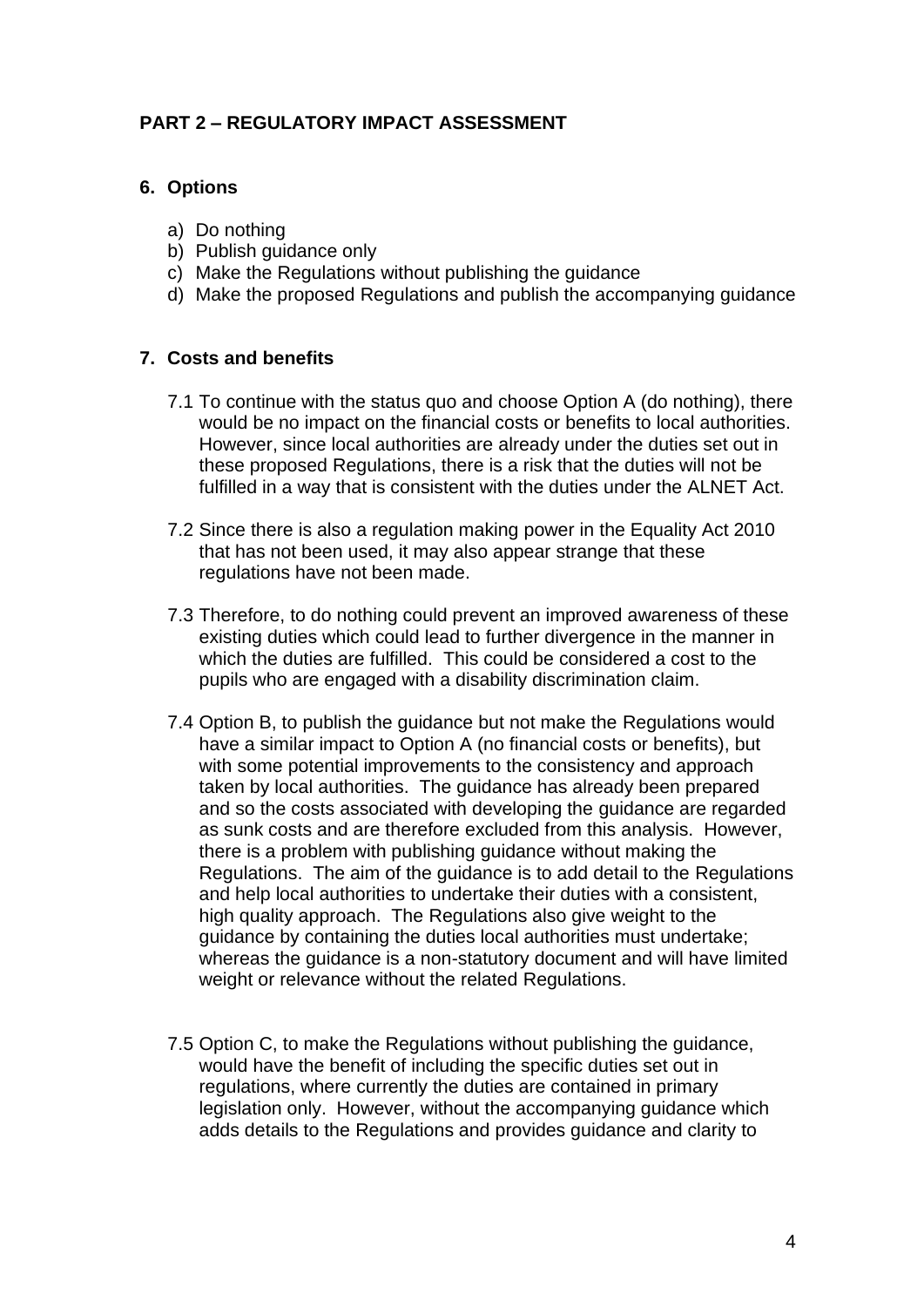local authorities, these benefits would be limited. No financial costs are expected with this option.

- 7.6 Option D is our preferred choice since it brings the most benefits without increasing costs. By making the Regulations and publishing the guidance, we do not envisage any changes to financial costs or benefits to local authorities because they will already have been having to comply with the underlying statutory duties for a number years.
- 7.7 However, we do feel there is a real benefit to pupils, by adding detail in the regulations and guidance to help bring about a consistent, Wales wide approach when local authorities undertake the relevant duties.
- 7.8 The Regulations and guidance should also make it clearer to local authorities on their role when supporting pupils with a disability discrimination claim.
- 7.9 Although the Regulations are not legally necessary, closing this gap should bring clarity to the existing duties, and brings the duties and guidance relating to Disability Discrimination in line with appeals under